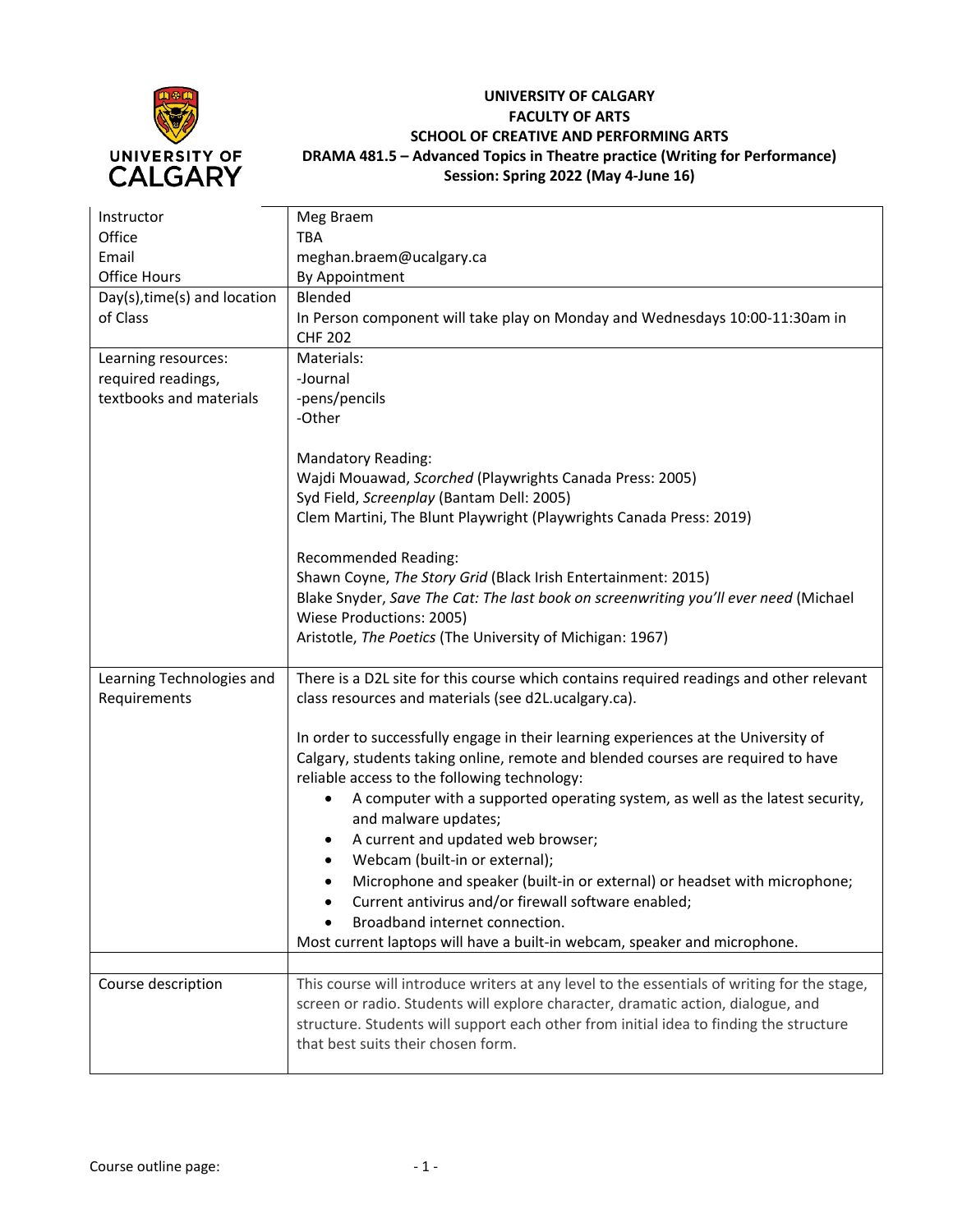| Course learning outcomes | By the completion of this course, successful students will be able to:<br>1. Form an appreciation and understanding of dramatic writing as a genre.<br>2. Encourage and develop generative thought as a means of creating ideas.<br>3. Develop an awareness of dramatic structure (playable action)<br>4. Develop skills in creating character, dialogue, and dramatic action<br>5. Understand similarities and differences of writing for the stage, screen, radio |
|--------------------------|---------------------------------------------------------------------------------------------------------------------------------------------------------------------------------------------------------------------------------------------------------------------------------------------------------------------------------------------------------------------------------------------------------------------------------------------------------------------|
| Assessment components    | <b>Assignment 1:</b> Character Creation<br><b>Value: 20%</b><br>Due Date: May 13<br>Students will create a character with an internal and external character to be used in<br>their play.                                                                                                                                                                                                                                                                           |
|                          | <b>Assignment 2: Story Outline</b><br><b>Value: 20%</b><br>Due Date: May 20<br>Students will develop an outline of their play exploring Aristotle's Poetics and Shawn<br>Coyne's The Story Grid.                                                                                                                                                                                                                                                                    |
|                          | <b>Assignment 3: Draft 1</b><br><b>Value: 20%</b><br>Due Date: June 3<br>Students will write an initial draft of a one act play (using either screenplay, stage play<br>or radio play format).                                                                                                                                                                                                                                                                      |
|                          | <b>Assignment 4: Draft 2 (Final Draft)</b><br><b>Value: 20%</b><br>Due Date: June 16<br>After receiving feedback from peers using The Critical Response Process, students will<br>write a second and final draft of their play.                                                                                                                                                                                                                                     |
|                          | Participation:<br><b>Value: 20%</b>                                                                                                                                                                                                                                                                                                                                                                                                                                 |
| Assessment expectations  | <b>Expectations for Attendance and Participation:</b><br>The full responsibility for meeting class, tests and term papers of the section of the<br>course in which he/she is officially registered lies solely with the student.                                                                                                                                                                                                                                    |
|                          | <b>Guidelines for Formatting Assignments:</b><br>All assignments need to be typed and double spaced with your full name and student<br>number on the first page. All of the assignments are expected to be grammatically<br>Correct and written using a proper essay format. Students are welcome to use APA or<br>MLA to properly cite their work.                                                                                                                 |
|                          | <b>Guidelines for Submitting Assignments:</b><br>Your assignments must be submitted on D2L by 11pm of the due date.                                                                                                                                                                                                                                                                                                                                                 |
|                          | Late Assignments:<br>A late assignment, or exam loses 5% per day for up to one week after the scheduled<br>due date (including weekends). After seven days the journal/assignment/exam will<br>receive an automatic zero.                                                                                                                                                                                                                                           |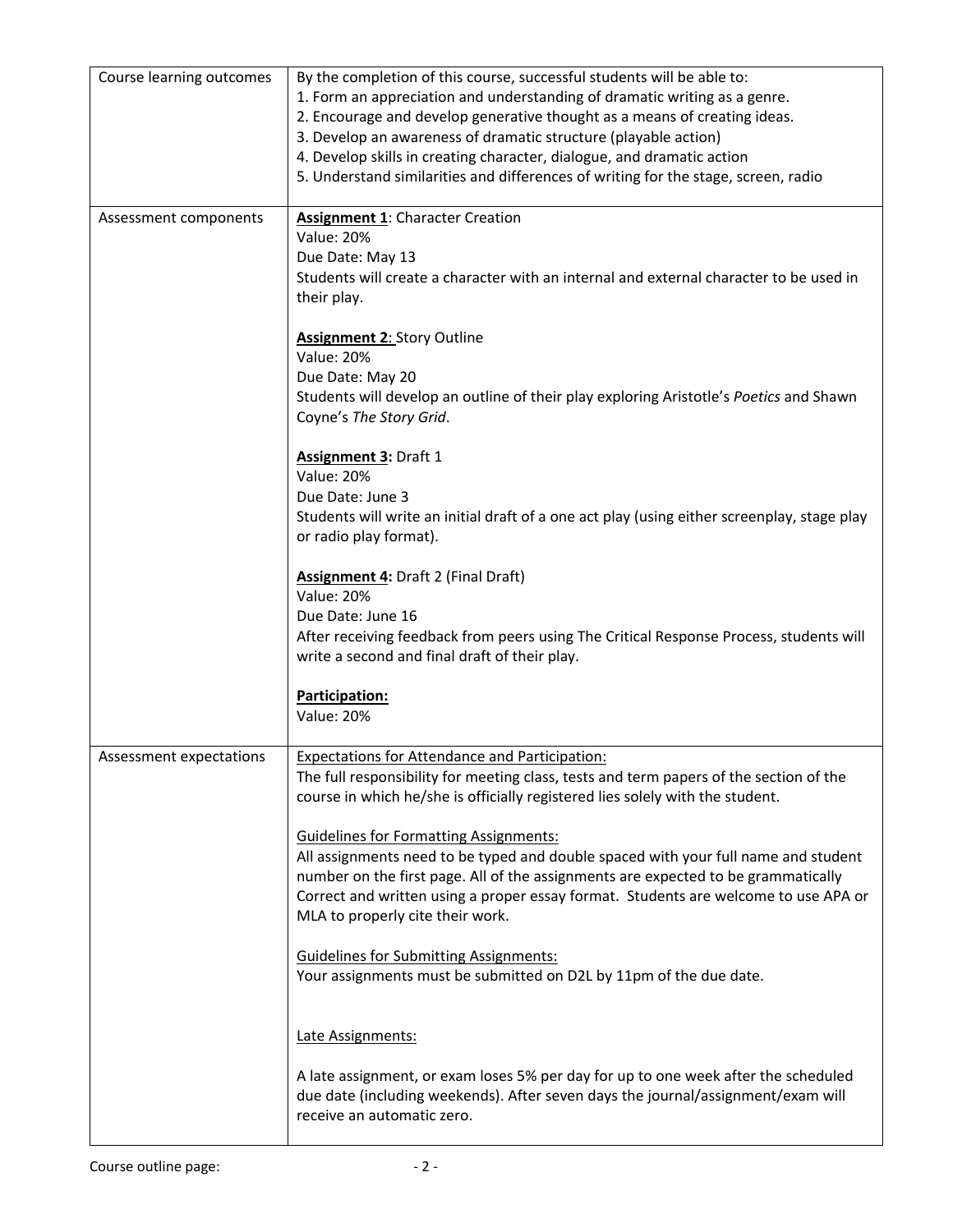|                                 | Late Submission Penalties                                                                                                                                                                                                                                                                                                                                                                                                                    |
|---------------------------------|----------------------------------------------------------------------------------------------------------------------------------------------------------------------------------------------------------------------------------------------------------------------------------------------------------------------------------------------------------------------------------------------------------------------------------------------|
|                                 | A late assignment, or exam loses 5% per day for up to one week after the scheduled<br>due date (including weekends). After seven days the journal/assignment/exam will<br>receive an automatic zero.                                                                                                                                                                                                                                         |
|                                 | Extensions:                                                                                                                                                                                                                                                                                                                                                                                                                                  |
|                                 | Extensions are rarely granted. They are only given in exceptional circumstances such as<br>family emergencies (and must be validated.) You may not receive and extension due to<br>a failure to meet your workload. Extension will not be granted within five days of a due<br>date.                                                                                                                                                         |
|                                 | <b>Academic Accommodation</b>                                                                                                                                                                                                                                                                                                                                                                                                                |
|                                 | It is a student's responsibility to request academic accommodation. If you are a<br>student with a disability or who requires academic accommodation, and have not<br>registered with Accessibility Services, please call that office at 403 440-6868. You must<br>be registered with Accessibility Services to access academic accommodation.                                                                                               |
|                                 | <b>Expectations for Writing:</b>                                                                                                                                                                                                                                                                                                                                                                                                             |
|                                 | Writing skills are important to academic study across all disciplines. Consequently,<br>instructors may use their assessment of writing quality as a factor in the evaluation of<br>student work.                                                                                                                                                                                                                                            |
|                                 | All written assignments will be done in 12-point Times New Roman font, double<br>spaced, and include a title page with the student's name and student ID number,<br>course code and name, instructor's name, and the due date. All students are expected<br>to adhere to high standards in correct grammar, punctuation, spelling, and word<br>usage.<br>Please refer to the Undergraduate Calendar E.2 Writing Across the Curriculum policy |
|                                 | for details.                                                                                                                                                                                                                                                                                                                                                                                                                                 |
|                                 | Criteria That Must Be Met To Pass<br>Students must complete and pass all the assignments and exams to receive credit for<br>this course.                                                                                                                                                                                                                                                                                                     |
| Grading scale                   | For the course as a whole, letter grades should be understood as follows, as outlined<br>in the section F.1.1 Undergraduate Grading System of the Calendar:<br>https://www.ucalgary.ca/pubs/calendar/current/f-1.html                                                                                                                                                                                                                        |
|                                 | A+ 97.6-100<br>A 92.6-97.5<br>A- 90-92.5<br>B+ 87.6-89.9<br>B 82.6-87.5<br>B-80-82.5<br>$C+ 77.6 - 79.9$<br>C 72.6-77.5<br>C- 70-72.5<br>D+ 67.6-69.9<br>D 62.6-67.5<br>$F$ 0-62.5                                                                                                                                                                                                                                                           |
|                                 | A grade of "C-" or below may not be sufficient for promotion or graduation, see<br>٠<br>specific faculty regulations.<br>The number of "D" and "D+" grades acceptable for credit is subject to specific<br>$\bullet$<br>undergraduate faculty promotional policy.                                                                                                                                                                            |
| Guidelines for Zoom<br>Sessions | Zoom is a video conferencing program that will allow us to meet at specific times for a<br>"live" video conference, so that we can have the opportunity to meet each other<br>virtually and discuss relevant course topics as a learning community.                                                                                                                                                                                          |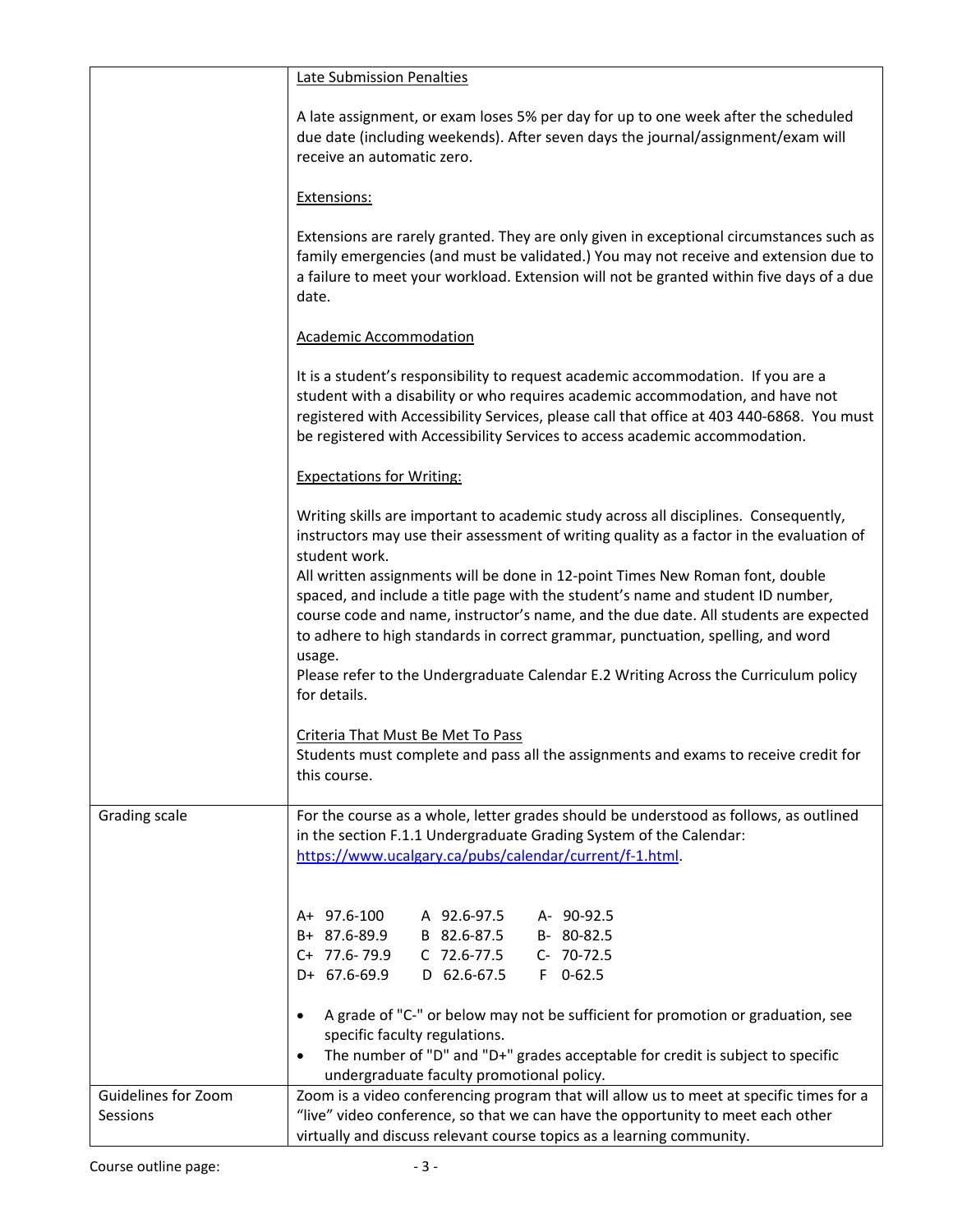|                                   | To help ensure Zoom sessions are private, do not share the Zoom link or password<br>with others, or on any social media platforms. Zoom links and passwords are only<br>intended for students registered in the course. Zoom recordings and materials<br>presented in Zoom, including any teaching materials, must not be shared, distributed<br>or published without the instructor's permission.                                                                                                                                                                                                                                                                                                                                                                                                                                                                                                                                                                                                                                                                                                                                                                                                                                                                    |
|-----------------------------------|-----------------------------------------------------------------------------------------------------------------------------------------------------------------------------------------------------------------------------------------------------------------------------------------------------------------------------------------------------------------------------------------------------------------------------------------------------------------------------------------------------------------------------------------------------------------------------------------------------------------------------------------------------------------------------------------------------------------------------------------------------------------------------------------------------------------------------------------------------------------------------------------------------------------------------------------------------------------------------------------------------------------------------------------------------------------------------------------------------------------------------------------------------------------------------------------------------------------------------------------------------------------------|
|                                   | The use of video conferencing programs relies on participants to act ethically, honestly<br>and with integrity; and in accordance with the principles of fairness, good faith, and<br>respect (as per the Code of Conduct). When entering Zoom or other video<br>conferencing sessions (such as MS Teams), you play a role in helping create an<br>effective, safe and respectful learning environment. Please be mindful of how your<br>behaviour in these sessions may affect others. Participants are required to use names<br>officially associated with their UCID (legal or preferred names listed in the Student<br>Centre) when engaging in these activities. Instructors/moderators can remove those<br>whose names do not appear on class rosters. Non-compliance may be investigated<br>under relevant University of Calgary conduct policies (e.g Student Non-Academic<br>Misconduct Policy). If participants have difficulties complying with this requirement,<br>they should email the instructor of the class explaining why, so the instructor may<br>consider whether to grant an exception, and on what terms. For more information on<br>how to get the most out of your zoom sessions visit:<br>https://elearn.ucalgary.ca/guidelines-for-zoom/. |
|                                   | If you are unable to attend a Zoom session, please contact your instructor to arrange<br>an alternative activity for the missed session (e.g., to review a recorded session).<br>Please be prepared, as best as you are able, to join class in a quiet space that will allow<br>you to be fully present and engaged in Zoom sessions. Students will be advised by their<br>instructor when they are expected to turn on their webcam (for group work,<br>presentations, etc.).                                                                                                                                                                                                                                                                                                                                                                                                                                                                                                                                                                                                                                                                                                                                                                                        |
|                                   | The instructor may record online Zoom class sessions for the purposes of supporting<br>student learning in this class - such as making the recording available for review of the<br>session or for students who miss a session. Students will be advised before the<br>instructor initiates a recording of a Zoom session. These recordings will be used to<br>support student learning only and will not be shared or used for any other purpose.                                                                                                                                                                                                                                                                                                                                                                                                                                                                                                                                                                                                                                                                                                                                                                                                                    |
| Academic Accommodation            | It is the student's responsibility to request academic accommodations according to the<br>University policies and procedures listed below. The Student Accommodations policy is<br>available at https://ucalgary.ca/student-services/access/prospective-<br>students/academic-accommodations.                                                                                                                                                                                                                                                                                                                                                                                                                                                                                                                                                                                                                                                                                                                                                                                                                                                                                                                                                                         |
|                                   | Students needing an accommodation based on disability or medical concerns should<br>contact Student Accessibility Services (SAS) in accordance with the Procedure for<br>Accommodations for Students with Disabilities (https://www.ucalgary.ca/legal-<br>services/sites/default/files/teams/1/Policies-Accommodation-for-Students-with-<br>Disabilities-Procedure.pdf). Students who require an accommodation in relation to<br>their coursework based on a protected ground other than Disability should<br>communicate this need in writing to their Instructor.                                                                                                                                                                                                                                                                                                                                                                                                                                                                                                                                                                                                                                                                                                   |
|                                   | SAS will process the request and issue letters of accommodation to instructors. For<br>additional information on support services and accommodations for students with<br>disabilities, visit www.ucalgary.ca/access/.                                                                                                                                                                                                                                                                                                                                                                                                                                                                                                                                                                                                                                                                                                                                                                                                                                                                                                                                                                                                                                                |
| Academic integrity,<br>plagiarism | Academic Misconduct refers to student behavior which compromises proper<br>assessment of a student's academic activities and includes: cheating; fabrication;<br>falsification; plagiarism; unauthorized assistance; failure to comply with an instructor's<br>expectations regarding conduct required of students completing academic                                                                                                                                                                                                                                                                                                                                                                                                                                                                                                                                                                                                                                                                                                                                                                                                                                                                                                                                |

h